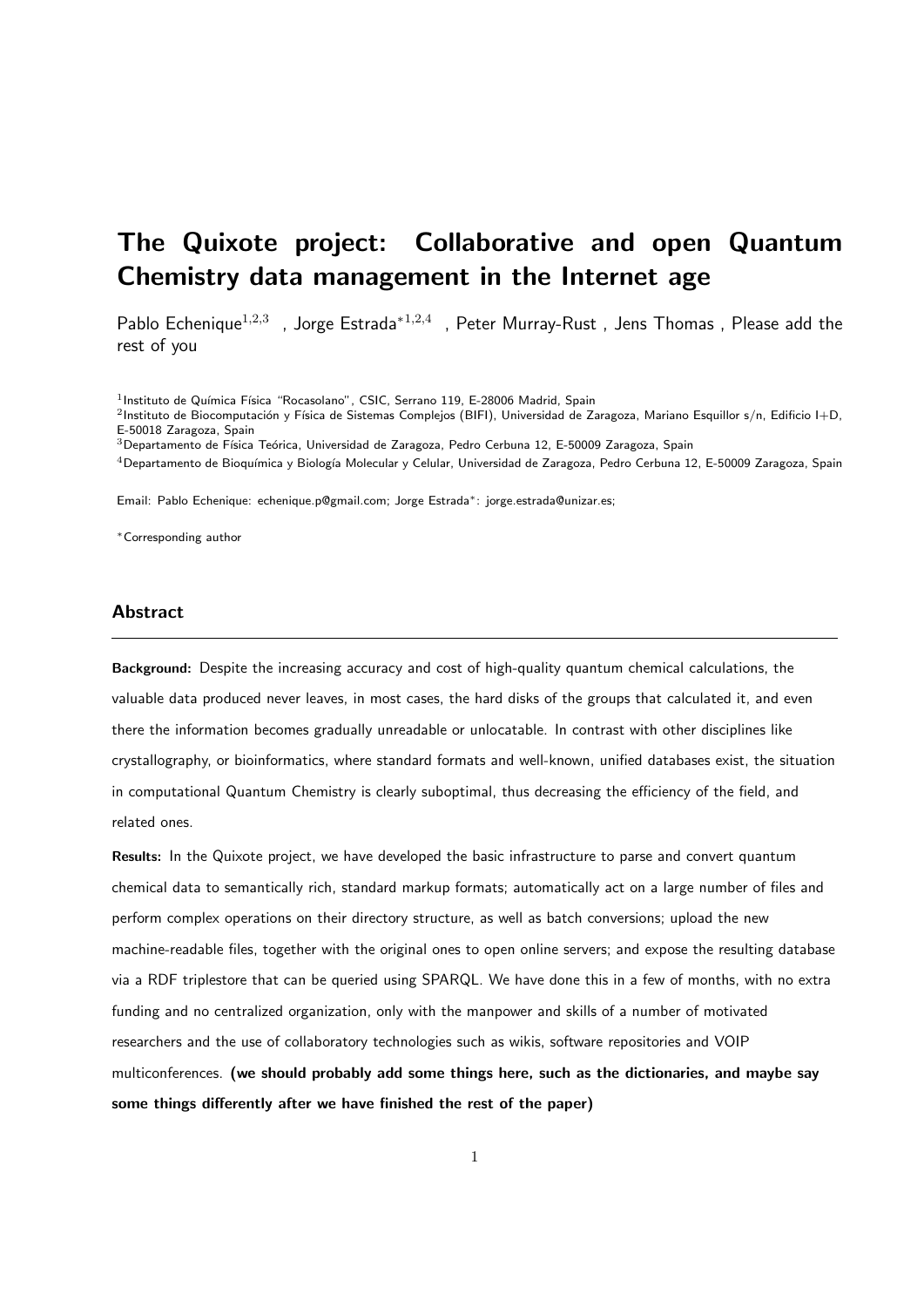Conclusions: We show how a difficult scientific, technical and social problem which has remain unsolved for decades, such as the management of data in Quantum Chemistry, can be successfully tackled in a short amount of time by a non-hierarchical group of researchers distributed in several countries. Not only will these results help to change the data management model in the field, but the methodology can be applied to other pressing problems related to data in computational and experimental science.

## **Background**

Recently, high-level quantum chemical (QC) methods have become available to the broader scientific community through a number of user friendly software packages such as Gaussian [1], GAMESS-US [2], NWChem [3], MOLCAS [4] and many more. Additionally, the cost of computer power has experienced an exponential reduction in recent decades and, more importantly, sophisticated approximations have been developed that pursue (and promisingly approach) the holy grail of linear scaling methods [5, 6]. This has enabled any researcher, with no specific QC training, to perform calculations on large, interesting systems using very accurate methods, thus generating a large amount of valuable and expensive data. Despite the scientific interest of this data and its potential utility to other groups, its lack of homogeneity, organization and accessibility has been recognized as a significant problem by important agents within the scientific community [7, 8].

These problems, and specially the ones related to the accessibility of data have many consequences that reduce the efficiency of the field. As mentioned, QC methods are computationally expensive: The scaling of the computer effort and storage of high-level computations with the size of the system  $(N)$  is harsh, reaching, for example,  $N^7$ , for the most expensive and most accurate wavefunction-based methods, such as Coupled Cluster [9–11]. This makes it very difficult for groups that cannot use supercomputing facilities to have access to high-quality results, even if they possess the expertise to analyze and use the data. Even groups that do have access to powerful computational resources, given the lack of access to previously computed data by other researchers, often face the choice between two inefficient options: either they spend a lot of human time digging in the literature and contacting colleagues to find out what has already been calculated, or they spend a lot of computer effort (and also human time) calculating the needed data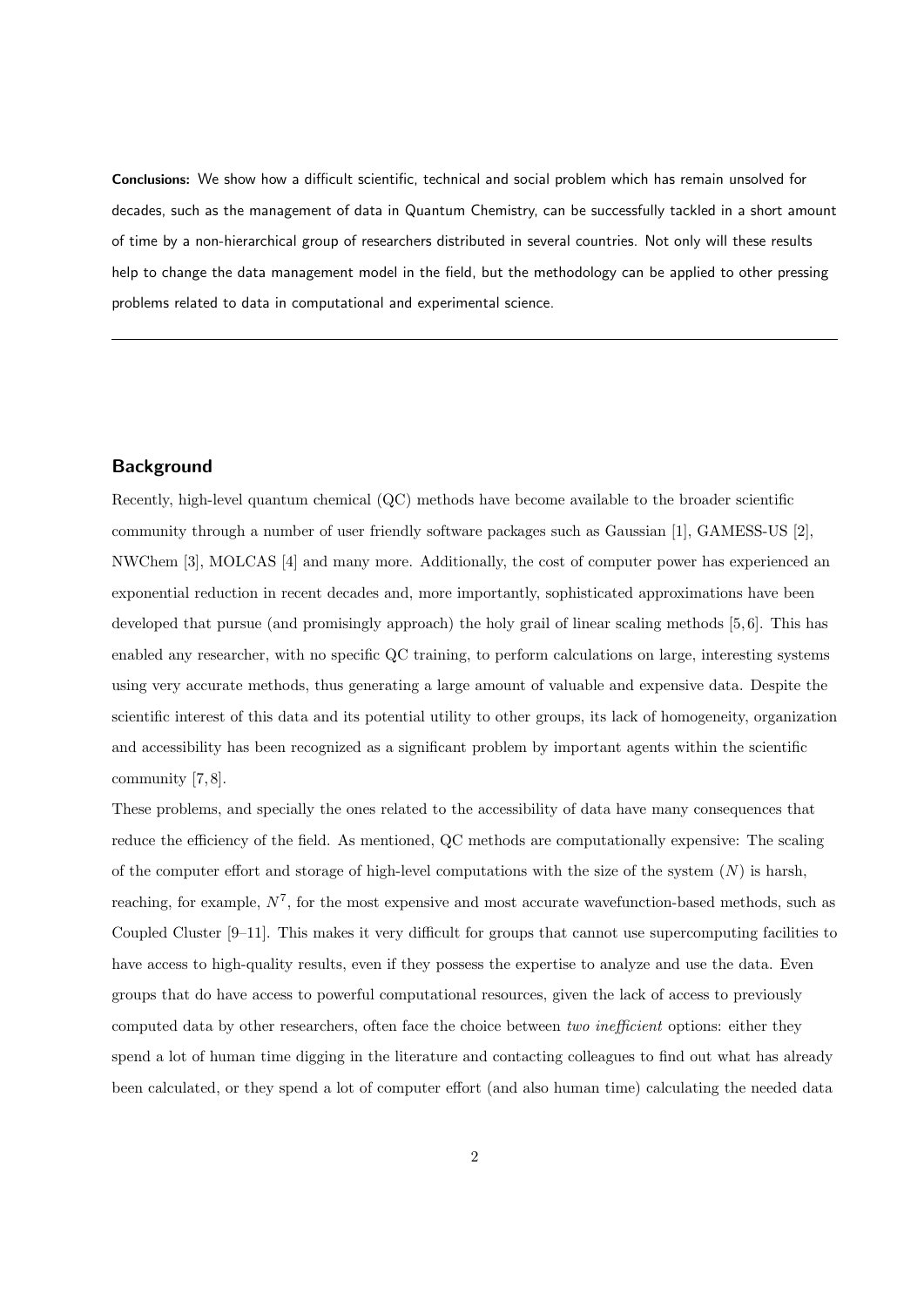themselves, with the risk of needlessly duplicating work.

Another problem originating in the lack of access to computed QC data and the very large number of methods available, is that users typically do not have the integrated information about which method presents the best accuracy vs. cost relation for a given application. The reason is that comparing one quantum chemical method with another, with classical force fields or with experimental data is non-trivial, the answer frequently depending on the studied molecular system and on the physical observable sought. Moreover, all the details and parameters that define what John Pople termed a model chemistry [12], i.e., the exact set of rules needed to perform a given calculation, have different and often opposite effects on the accuracy of the measured quantities in complex cases. As a consequence, the quality of the results does not steadily grow with the computational effort invested, but rather there exist certain tradeoffs that render the relation between them more involved [13–15]. Hence, not only the choice of the more efficient QC method for a given problem among the already existing ones, but also the design of novel model chemistries becomes 'more an art than a science' [16], based more on know-how and empiricism than in a set of systematic procedures.

These issues, and undoubtedly more that will appear in the future, together with a wealth of scientific problems in neighbouring fields, could be alleviated by public, comprehensive, up-to-date, organized, on-line repositories of computational QC data. Such infrastructures would increase the efficiency of the field, as it has been the case in crystallography (please fill here details and references) or in more experimental areas, like genetics or proteomics, where the NCBI GenBank<sup>1</sup> or the Protein Data Bank  $^2$ constitute very successful examples of data sharing and organization. In an age in which both the monetary cost and the accuracy of QC calculations rival those of experimental studies, the need to extrapolate the model to this field seems obvious. The present situation, however, is far from the desired one. On the one hand, there exist some in-house solutions that individual research groups or firms have built in order to implement a local-scale data management solution: This is the case of David Feller's Computational Results Database<sup>3</sup> [17], an intra-lab database to store and organize more than 100,000 calculations on small to medium-sized molecules, with an emphasis on very high levels of the theory. Also, the commercial standalone application  $SEURAT<sup>4</sup>$  can open and parse QC data files and allows for metadata customization by the user, thus providing some limited, local databasing capabilities. In the

<sup>1</sup> http://www.ncbi.nlm.nih.gov/genbank/

<sup>2</sup> http://www.rcsb.org/pdb/home/home.do

<sup>3</sup> http://tyr3.chem.wsu.edu/∼feller/Site/Database.html

<sup>4</sup> http://www.synapticscience.com/seurat/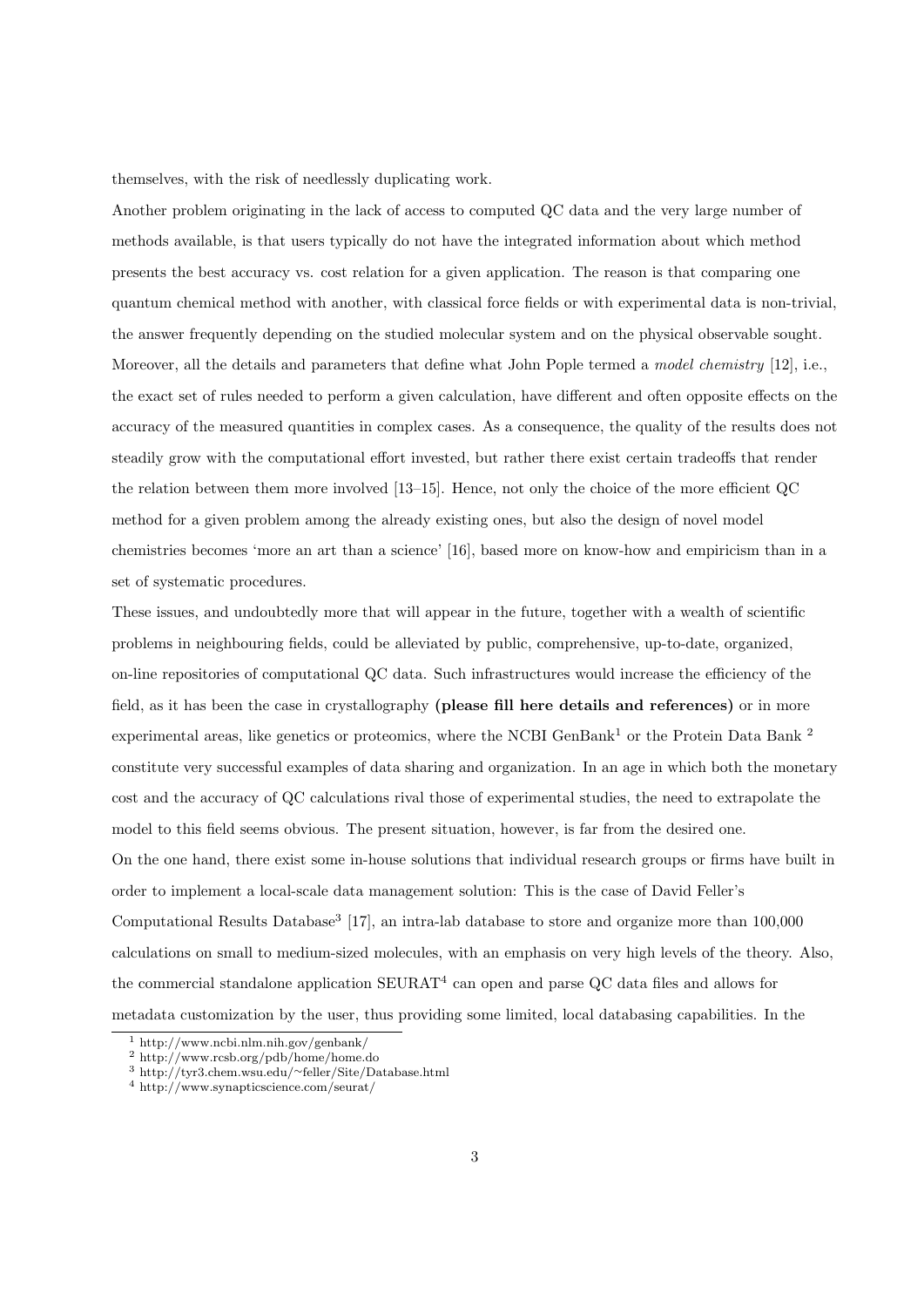same family of solutions, ChemDataBase [18] is a data management infrastructure mainly focused in virtual screening which presents the distinctive feature of being able to create and retrieve databases over grid infrastructures. Packages for interacting with QC codes (launching, retrieving and analyzing calculations), such as  $\text{ECCE}^5$  or Ampac<sup>6</sup>, have modest data management capabilities too, although only insofar it helps to perform their main tasks, and they can be regarded as intra-lab solutions as well. Probably the most complete in-house infrastructure of which we are aware of is the RC<sup>3</sup> (Regional Computational Chemistry Collaboratory) developed by the group of David Dixon at the Department of Chemistry of the University of Alabama. The main objective of  $RC<sup>3</sup>$  is to perform the everyday data backup, collection and metadata assignment for calculations, and to organize them for research purposes. At the time of writing, RC<sup>3</sup> has been tested by 36 users for more than a year, and backed-up and organized 1.6 million files, amounting to 1.5TB of data storage. The database contains 144,000 records and it can currently parse multiple QC data formats (please fill here details and references for RC3 but also for the rest of solutions mentioned in this paragraph; the intention is being brief though). A different category of data management solutions from the one discussed above is that constituted by a number of online web-based repositories of QC calculations, normally developed by one research group with a very specific scientific objective in mind. Among them, we can mention the NIST Computational Chemistry Comparison and Benchmark DataBase (CCCDB)<sup>7</sup>, which contains a collection of experimental and calculated ab initio thermochemical, vibrational, geometric and electrostatic data for a set of gas-phase atoms and small molecules; the Benchmark Energy and Geometry DataBase (BEGDB)<sup>8</sup> [19], which includes geometry and energy CCSD(T)/CBS calculations as well as other high-level calculations, with a special emphasis on intermolecular interactions; the DFT Database for RNA Catalysis  $(QCRNA)^9$  [20], which contains high-level density-functional electronic structure calculations of molecules, complexes and reactions relevant to RNA catalysis; the Atomic Reference Data for Electronic Structure Calculations<sup>10</sup> [21] compiled at NIST, containing total energies and orbital eigenvalues for the atoms hydrogen through uranium, as computed in several standard variants of density-functional theory; or the thermochemistry database at the Computational Modeling Group of Cambridge's Department of Chemical Engineering<sup>11</sup>, collecting thermochemical data of small molecules, powered by RDF and SPARQL and

 $^5$ http://ecce.emsl.pnl.gov/index.shtml

<sup>6</sup> http://www.semichem.com/ampac/afeatures.php

 $\frac{7 \text{ http://ccobdb.nist.gov/}}{8 \text{ http://www. headb.com}}$ 

http://www.begdb.com/

<sup>9</sup> http://theory.chem.umn.edu/QCRNA/

 $10$  http://www.nist.gov/pml/data/dftdata/index.cfm

<sup>11</sup> http://www.nist.gov/pml/data/dftdata/index.cfm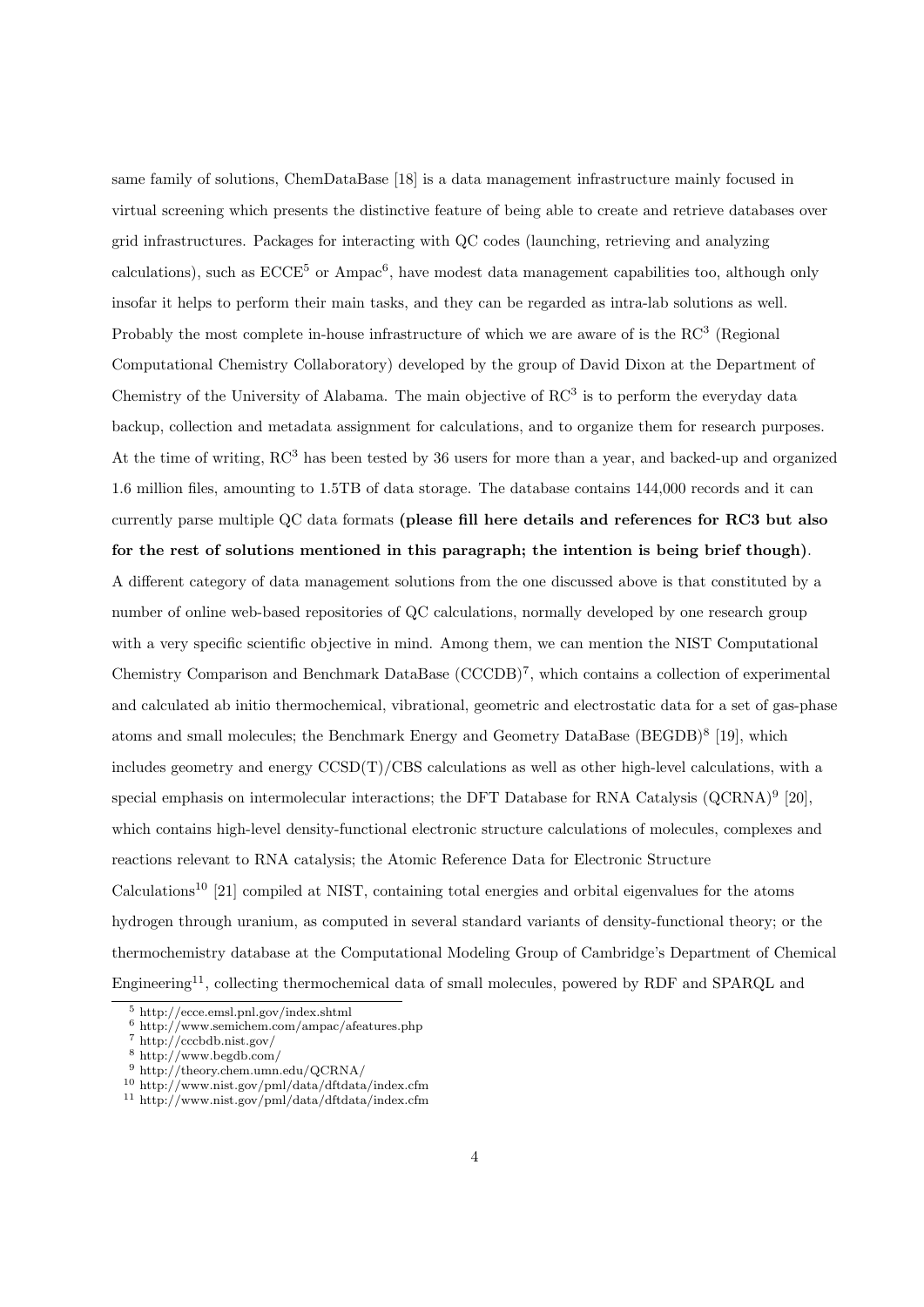offering the output files of the calculations, together with the parsed CML<sup>12</sup> [22] (please fill here details for the solutions mentioned in this paragraph; the intention is being brief though).

Apart from these all-encompassing solutions (either local or web-based), in which one or a few groups build a complete data management infrastructure, one can also consider the possibility of adopting a modular approach, in which different researchers tackle different parts of the problem, whilst always enforcing the maximum possible interoperability between the modules. The BlueObelisk group

(http://blueobelisk.sourceforge.net/wiki/Main Page) [23] has been championing this approach for a number of years now, and many of the developers of the tools discussed below are members of it. In this category of solutions, we can also mention the Basis Set Exchange  $(BSE)^{13}$  [17, 24], which provides an exhaustive list and definition of the most common basis sets used in QC calculations, thus facilitating the definition and implementation of semantic content regarding the method used, as well as improving the interoperability among codes at the level of the input data; modern tagging and markup technologies like XML and RDF together with the building of semantic dictionaries, not only to promote interoperability, but to do it in a web-friendly manner that allows one to easily plug modules and build complex online data management projects; the CML language (a chemical extension of  $XML$ )<sup>14</sup> [22] is also one of the few cases in which a common semantics has been widely adopted by the chemistry community, and its extension to the QC field is one of the cornerstones of the Quixote project described here. Also on the interoperability front, we can mention the cclib<sup>15</sup> [25] and CDK<sup>16</sup> [26] libraries, as well as the OpenBabel toolbox<sup>17</sup>, which provide many capabilities for reading, converting and displaying QC data in many formats. Regarding the ease of use of possible data management solutions, the open source molecular editor and visualizer Avogadro<sup>18</sup> can certainly be used as a useful module in complex projects, and in fact the design of Quixote is being carried out in collaboration the developers of Avogadro, with the intention of efficiently interfacing it in future versions. The Java-based viewer Jmol<sup>19</sup> could perform similar tasks (please fill here details for the solutions mentioned in this paragraph; the intention is being brief though). All in all, and despite the numerous efforts described above, it is clear that a global, unified, powerful

solution to the management of data in QC does not exist at present; at the same time that the new

<sup>12</sup> http://cml.sourceforge.net

<sup>13</sup> https://bse.pnl.gov/bse/portal

 $^{14}$ http://cml.sourceforge.net

 $15 \frac{\text{http://cclib.sf.net}}{}$ 

 $^{16}$ http://cdk.sf.net

<sup>17</sup> http://openbabel.org

<sup>18</sup> http://avogadro.openmolecules.net

<sup>19</sup> http://jmol.sourceforge.net/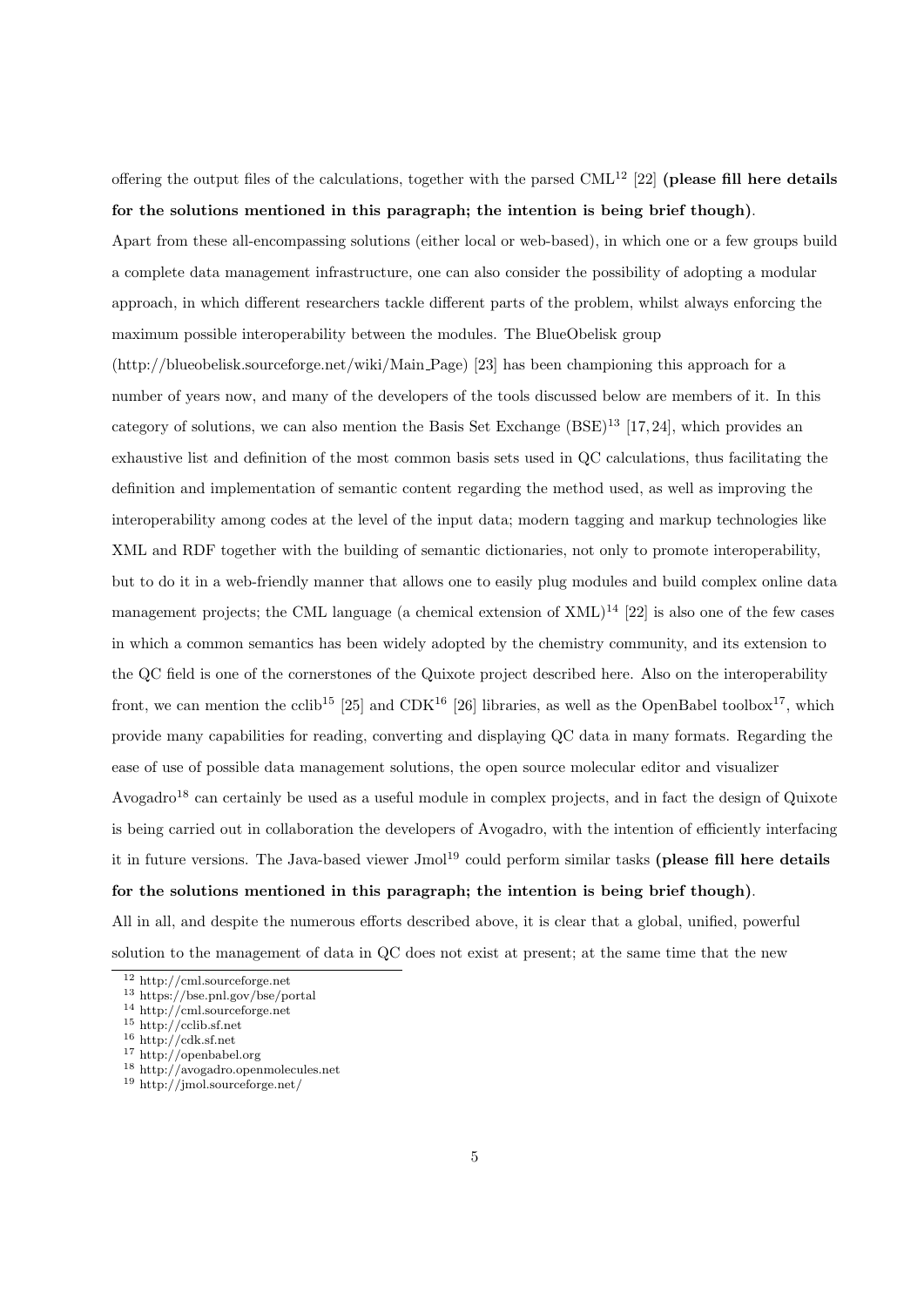internet-based technologies, the existence of vibrant communities, and the wide availability of powerful software to perform the calculations, and to convert and analyze the results, all seem to indicate that the field is ripe to produce a revolutionary (and much needed) change in the model. In this article, we present the beginnings of an attempt to do so.

## Results and Discussion

(After a brief paragraph stating that we describe the methodology in Methods, we say that the use cases are our results and then we describe them)

## Use case 1 Use case 2 **Conclusions**

Each day, countless calculations are run by thousands of computational chemistry researchers around the world, on everything from ageing, dusty desktops, to the most powerful supercomputers on the planet. It might be supposed that this would lead to a deluge of valuable data, but the surprising fact remains that most of this data, if it is archived at all, usually lies hidden away on hard disks or buried on tape backups; often lost to the original researcher and never seen by the wider chemistry community at all. However, it is widely accepted that if the results of all these calculations were publicly accessible it would be extremely valuable as it would:

- avoid the costly duplication of results,
- allow different codes to be easily validated and benchmarked,
- provide the data required for the development of new methods,
- provide a valuable resource for data mining,
- provide an easy, automated way of generating and archiving supporting information for publications.

In the rare cases when data is made openly available, the output of calculations are inevitably produced in a code-specific format; there being no currently accepted output standard. This means that interpreting or reusing the data requires knowledge of the code, or the use of specific software that understands the output. A standard output format would: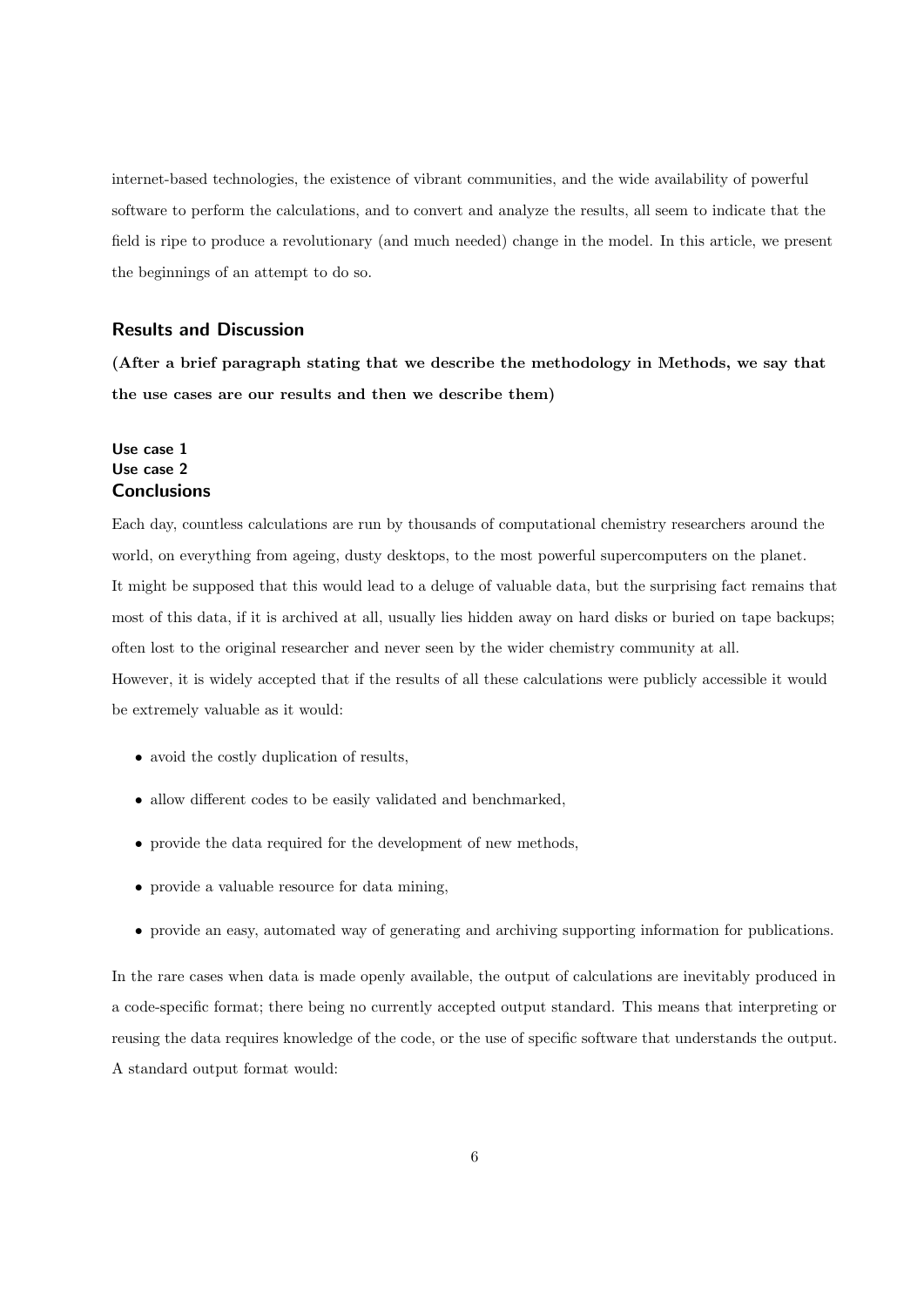- allow tools, (e.g. GUI's) to operate on the input and output of any code supporting the format, vastly increasing their utility and range,
- enable different codes to interoperate to create complex workflows.
- additionally, if a semantic model underlies the format, data can easily be validated.

The benefits of a common data standard and results databases are obvious, but several previous efforts have failed to address them, largely because of an inability to settle on a data standard or provide any useful tools that would make it worthwhile for code developers to expend the time to make their codes compatible.

The Quixote project aims to tackle both of these problems in a pragmatic way, building an infrastructure that can be used to both archive and search calculations on a local hard-drive, or expose the data on publicly accessible servers to make it available to the wider community.

The vision with which we started the Quixote project some months ago is one in which all data generated in computational QC research projects is used with maximal efficiency, is almost immediately made available online and aggregated into global search indexes; a vision in which no work is duplicated by researchers and everyone can get an overall picture of what has been calculated for a given system, for a given scientific question, in a matter of minutes; a vision in which all players collaborate to achieve maximum interoperability between the different stages of the scientific process of discovery, in which commonly agreed, semantically rich formats are used, and all publications expose the data as readable and reusable supplementary material, thus enforcing reproducibility of the results; a vision in which good practices are wide spread in the community, and the greatest benefit is earned from the effort invested by everyone working in the field.

With the prototype presented in this article, which has been validated by real use cases, we believe this vision is beginning to be accomplished.

Also the methodological approach in Quixote is special: The data standard will be consolidated around the tools and encourage its adoption by providing code and tool developers with an obvious reason for adopting the data standard; the "If you build it, they will come" approach. The project is rooted in the belief that scientific codes and data should be "open", and we are therefore focussing our efforts on using existing open-source solutions and standards where possible, and then developing any additional tools within the project. The Quixote project is itself completely open, de-centralised and community-driven. It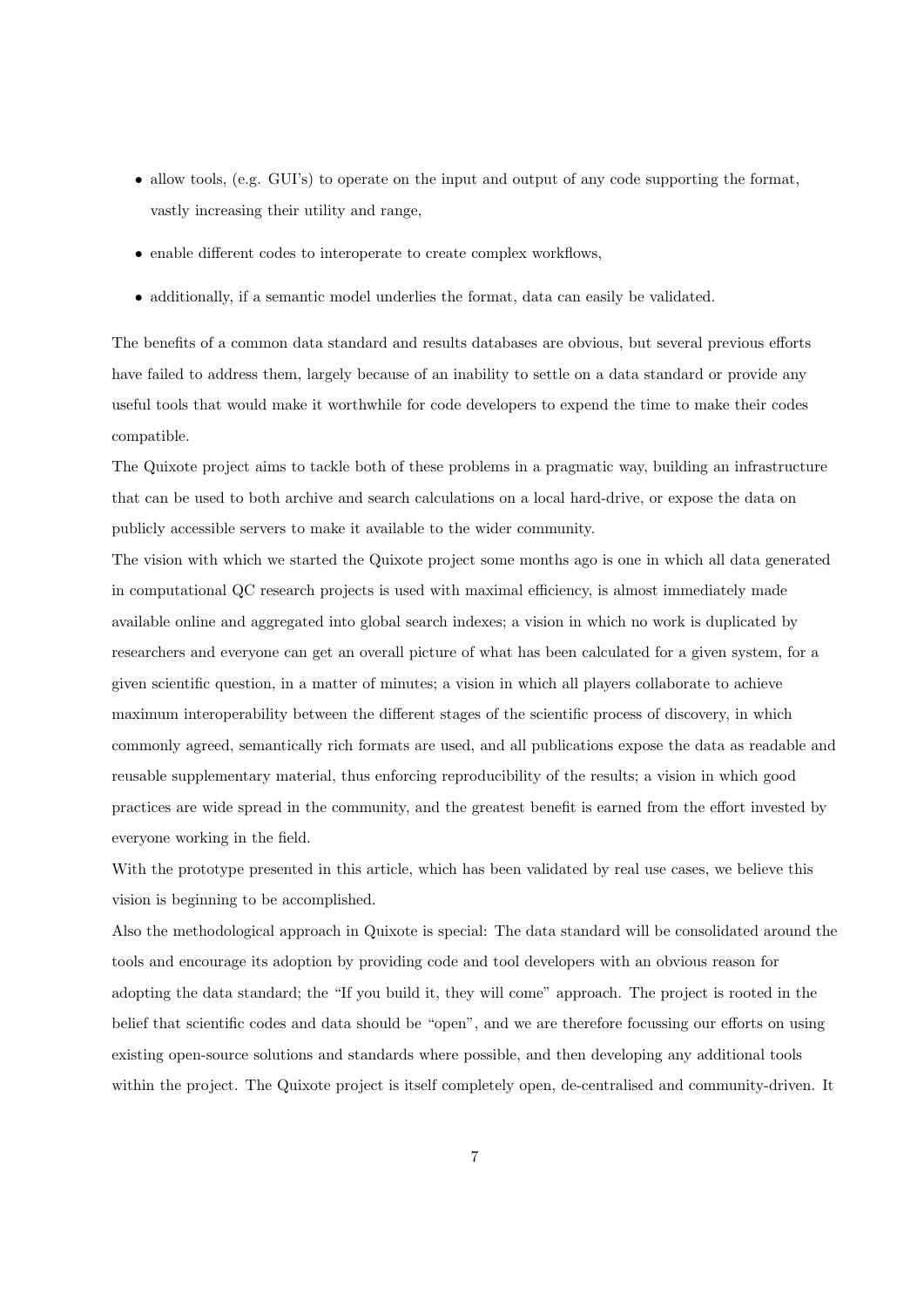is composed of passionate researchers from around the globe that are happy to collaborate with anyone who shares our aims.

## Methods

## Work methodology

(I would add here all the ways in which the Quixote workflow is special: open, non-hierachic, etc.)

#### Quixote components

(Make here a nice summary of the whole Quixote infrastructure, maybe with a couple of nice diagrams; then we discuss each component individually)

JUMBO Converters CML, CMLcomp and dictionaries Lensfield RESTful uploading and downloading Chemp $#$  repository D-Space metadata repository

## Authors contributions

P. Echenique has written the manuscript, participated in the design of the Quixote system and help

develop some of the tools contained in it.

J. Estrada has written the manuscript, participated in the design of the Quixote system and help develop some of the tools contained in it.

## (add the rest of the authors here)

#### Acknowledgements

We thank all the many researchers that have contributed to the work discussed here with their ideas, testing and support; particularly (don't forget anybody here). We also thank the Zaragoza Center for Advanced Modeling (ZCAM), and specially its Director, Michel Mareschal, for hosting and co-organizing the vibrant workshop in which the Quixote project was born.

P. Echenique aknowledges support from the research grants E24/3 (DGA, Spain), FIS2009-13364-C02-01 (MICINN, Spain). P. Echenique and J. Estrada aknowledge support from the research grant 200980I064 (CSIC, Spain), and and ARAID and Ibercaja grant for young researchers (Spain). The mentioned meeting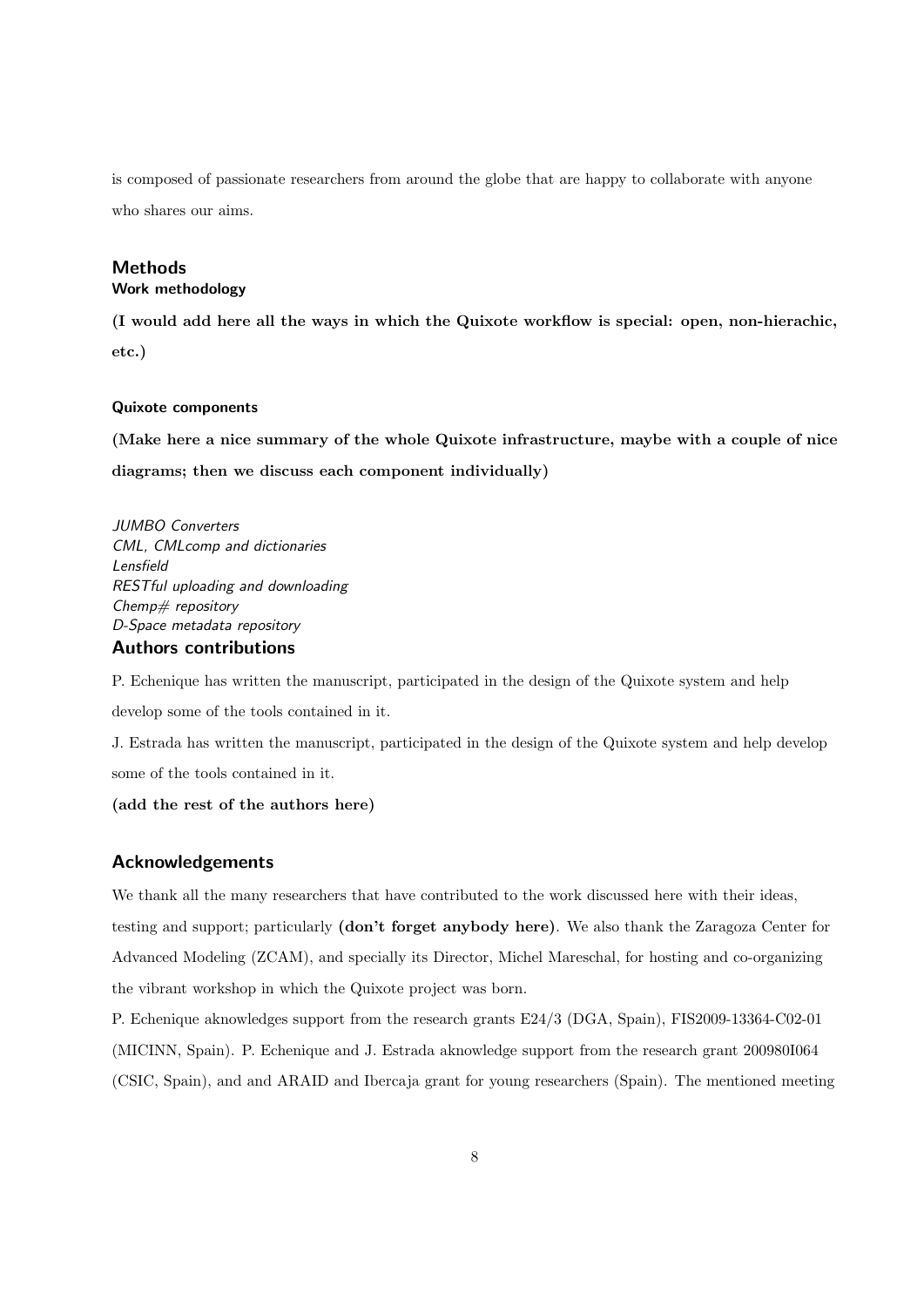has been funded by ZCAM, the University of Zaragoza, Piregrid, the Aragón Government, and the Spanish

Ministry of Science and Innovation. (please add your grants and funders here)

#### References

- 1. Frisch MJ, et al.: Gaussian 03, Revision C.02. [Gaussian, Inc., Wallingford, CT, 2004].
- 2. Gordon MW M S ans Schmidt: Advances in electronic structure theory: GAMESS a decade later. In Theory and Applications of Computational Chemistry: The first forty years. Edited by Dykstra CE, Frenking G, Kim KS, Scuseria, Amsterdam: Elsevier 2005:1167–1189.
- 3. Valiev M, Bylaska EJ, Govind N, Kowalski K, Straatsma TP, van Dam HJJ, Wang D, Nieplocha J, Apra E, Windus TL, de Jong WA: NWChem: a comprehensive and scalable open-source solution for large scale molecular simulations. Comput. Phys. Commun. 2010, 181:1477.
- 4. Karlström G, Lindh R, Malmqvist PA, Roos BO, Ryde U, Veryazov V, Widmark PO, Cossi M, Schimmelpfennig B, Neogrady P, Seijo L: MOLCAS: A program package for computational chemistry. Comp. Mat. Sci. 2003, 28:222.
- 5. Echenique P, Alonso JL: A mathematical and computational review of Hartree-Fock SCF methods in Quantum Chemistry. Mol. Phys. 2007, 105:3057–3098.
- 6. Shao Y, et al.: Advances in methods and algorithms in a modern quantum chemistry program package. Phys. Chem. Chem. Phys. 2006, 8:3172–3191.
- 7. e-SciDR: Towards a European e-Infrastructure for e-Science digital repositories Final Report. http:// $e$ -scidr.eu/ 2008.
- 8. ESF: European Computational Science Forum: The "Lince Initiative": from computers to scientific excellence 2009.
- 9. Harding ME, Metzroth T, Gauss J, Auer AA: Parallel calculation of CCSD and CCSD(T) analytic first and second derivatives. J. Chem. Theory Comput. 2008, 4:64–74.
- 10. Jensen F: Introduction to Computational Chemistry. Chichester: John Wiley & Sons 1998.
- 11. Szabo A, Ostlund NS: Modern Quantum Chemistry: Introduced to Advanced Electronic Structure Theory. New York: Dover Publications 1996.
- 12. Pople JA: Nobel lecture: Quantum chemical models. Rev. Mod. Phys. 1999, 71:1267–1274.
- 13. Echenique P, Alonso JL: Efficient model chemistries for peptides. I. General framework and a study of the heterolevel approximation in RHF and MP2 with Pople split-valence basis sets. J. Comput. Chem. 2008, 29:1408–1422.
- 14. Perczel A, Jákli I, Csizmadia IG: Intrinsically stable secondary structure elements of proteins: A comprehensive study of folding units of proteins by computation and by analysis of data determined by X-ray crystallography. Chem. Eur. J. 2003, 9:5332-5342.
- 15. Perczel A, Hudáky P, Füzéry AK, Csizmadia IG: Stability issues of covalently and noncovalently bonded peptide subunits. J. Comput. Chem. 2004, 25:1084–1100.
- 16. Cancès E, DeFranceschi M, Kutzelnigg W, Le Bris C, Maday Y: Computational quantum chemistry: A primer. In Handbook of numerical analysis. Volume X: Special volume: Computational chemistry. Edited by Ciarlet P, Le Bris C, Elsevier 2003:3–270.
- 17. Feller D: The role of databases in support of Computational Chemistry. J. Comput. Chem. 1996, 13:1571–1586.
- 18. Li L, Zhang R, Chen J, Zhang Y, Li L, Zhao Z: ChemDataBase 2: An enhanced chemical database management system for virtual screening. In The Fifth Annual ChinaGrid Conference 2010.
- 19. Řezáč J, Jurečka P, Riley KE, Černý J, Valdes H, Pluháčková K, Berka K, Řezác T, Pitoňák M, Vondrášek J, Hobza P: Quantum chemical benchmark energy and geometry database for molecular clusters and complex molecular systems (www.begdb.com): A users manual and examples. Collect. Czech. Chem. Commun. 2008, 73:1261–1270.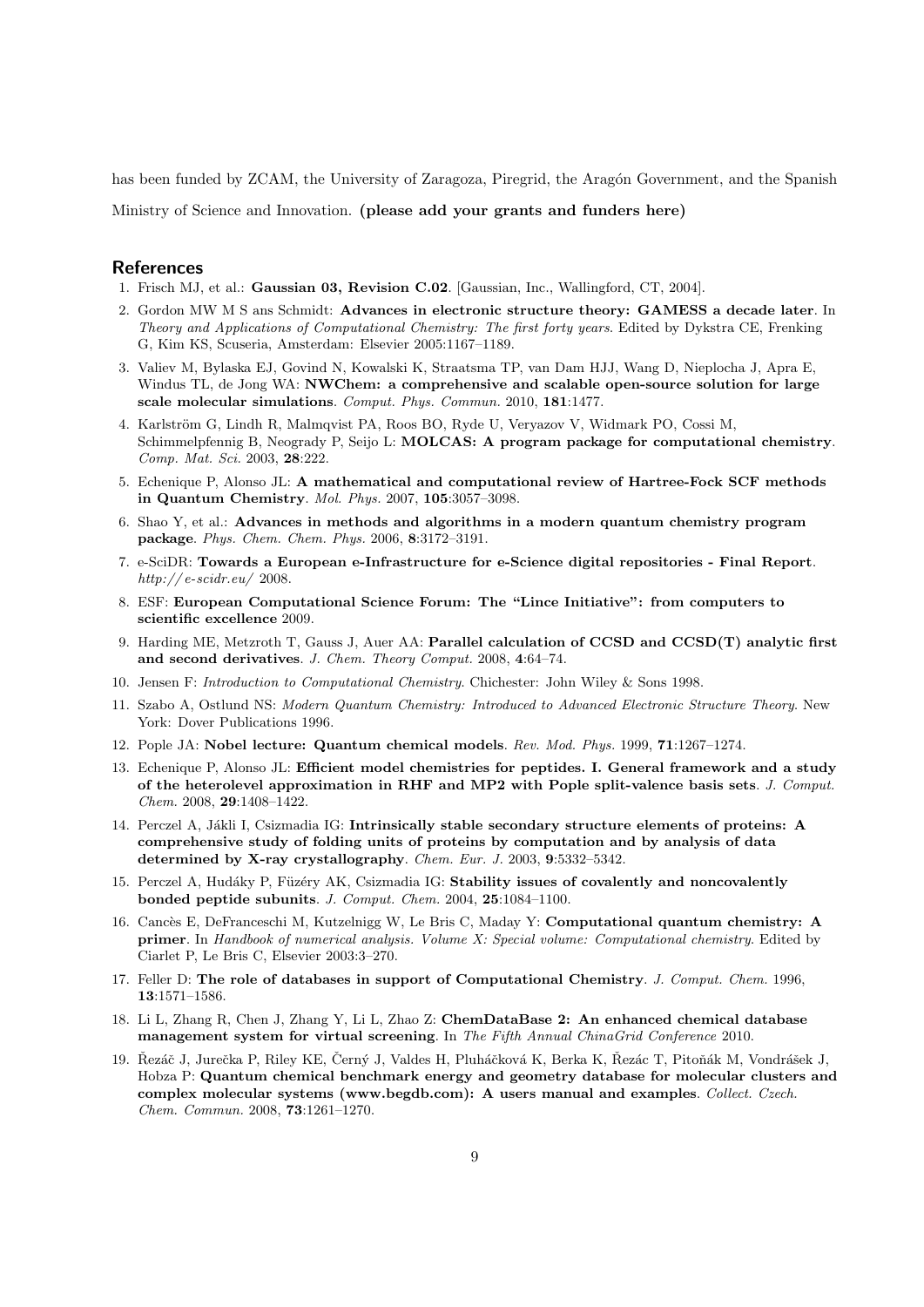- 20. Giese TJ, Gregersen BA, Liu Y, Nam K, Mayaan E, Moser A, Range K, Nieto Faza O, Silva Lopez C, Rodriguez de Lera A, Schaftenaar G, Lopez X, Lee TS, Karypis G, York DM: QCRNA 1.0: A database of quantum calculations for RNA catalysis. J. Mol. Graph. Model. 2006, 25:423–433.
- 21. Kotochigova S, Levine ZH, Shirley EL, Stiles MD, Clark CW: Local-density-functional calculations of the energy of atoms. Phys. Rev. A 1997, 55:191–199.
- 22. Murray-Rust P, Rzepa HS: Chemical markup, XML, and the Worldwide Web. 1. Basic principles. J. Chem. Inf. Comput. Sci. 1999, 39:928–942.
- 23. Guha R, Howard MT, Hutchison GR, Murray-Rust P, Rzepa HS, Steinbeck C, Wegner J, Willighagen EL: The Blue Obelisk – Interoperability in Chemical Informatics. J. Chem. Inf. Model. 2006, 46:991–998.
- 24. Schuchardt KL, Didier BT, Elsethagen T, Sun L, Gurumoorthi V, Chase J, Li J, Windus TL: Basis Set Exchange: A community database for computational sciences. J. Chem. Inf. Model. 2007, 47:1045–1052.
- 25. O'Boyle NM, Tenderholt AL, Langner KM: cclib: a library for package-independent computational chemistry algorithms. J. Comput. Chem. 2008, 29:839–845.
- 26. Steinbeck C, Han Y, Kuhn S, Horlacher O, Luttmann E, Willighagen EL: The Chemistry Development Kit (CDK): An open-source Java library for chemo- and bioinformatics. J. Chem. Inf. Comput. Sci. 2003, 43:493–500.

## Figures Figure 1 - Sample figure title

A short description of the figure content should go here.

#### Figure 2 - Sample figure title

Figure legend text.

## Tables Table 1 - Sample table title

Here is an example of a *small* table in LATEX using  $\tau$ ...}. This is where the description of the

table should go.

| My Table |    |  |
|----------|----|--|
| A        | B2 |  |
| A2       |    |  |
| A3       |    |  |

#### Table 2 - Sample table title

Large tables are attached as separate files but should still be described here.